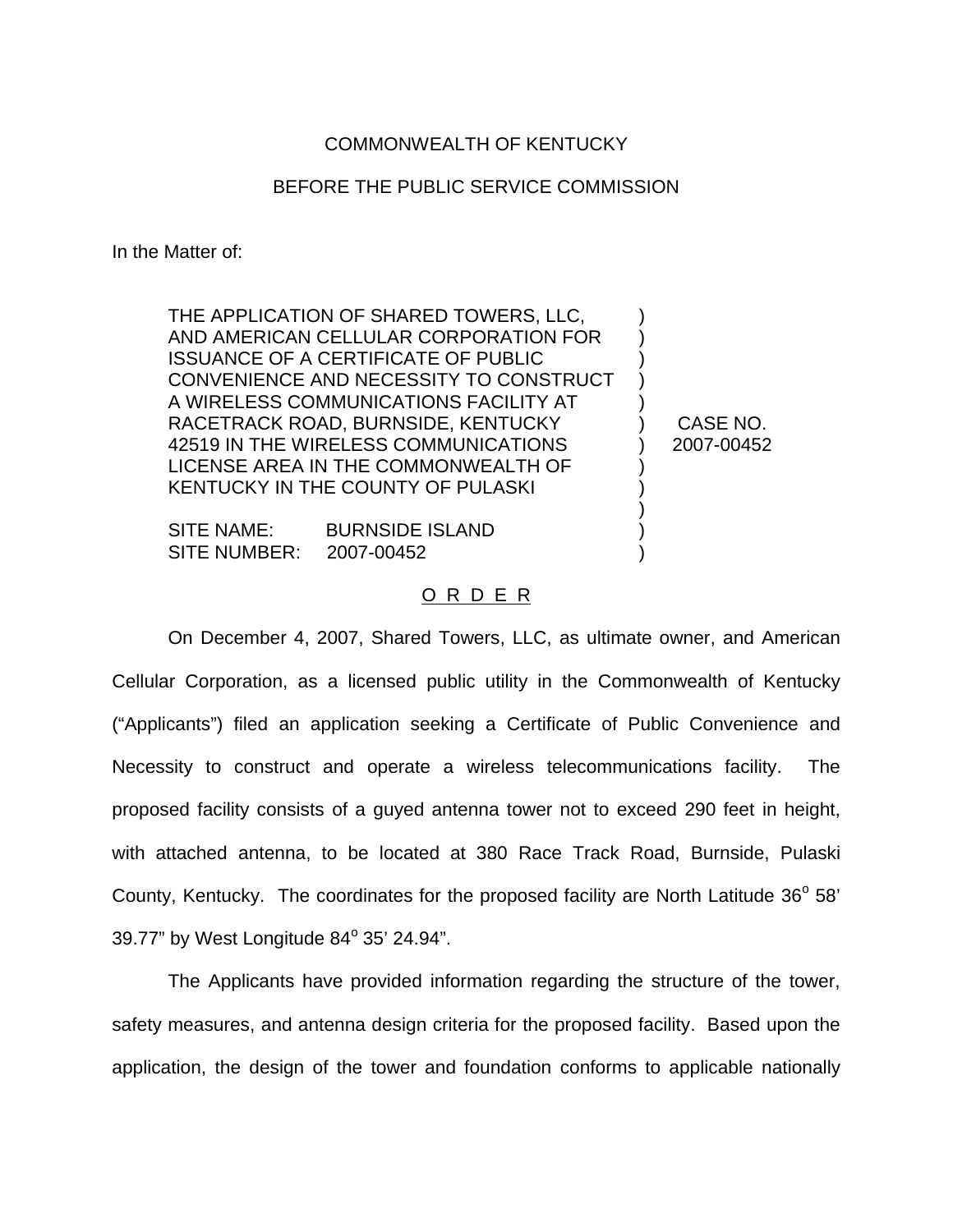recognized building standards, and a Licensed Professional Engineer has certified the plans.

Pursuant to 807 KAR 5:063, the Applicants have notified the County Judge/Executive of the proposed construction. The Applicants have filed applications with the Federal Aviation Administration ("FAA") and the Kentucky Airport Zoning Commission ("KAZC") seeking approval for the construction and operation of the proposed facility. The FAA application has been approved, but the KAZC decision is still pending.

The Applicants have filed evidence of the appropriate notices provided pursuant to 807 KAR 5:063. The notices solicited comments and informed the recipients of their right to request intervention. The Commission received letters in opposition to the proposed construction from Lisha Stewart, Judy Eaton, Shawn and Chelsa Goad, and Edward and Lucy Lowe. The Commission issued a response letter to Ms. Stewart on December 12, and to Mr. and Mrs. Lowe, Mr. and Mrs. Goad, and Ms. Eaton on December 17, 2008. The Commission's response letters allowed 10 days for each person to request intervention. The 10-day time frame for parties to request intervention has passed, and the Commission has received no further correspondence regarding participation in this matter.

The Commission, having considered the evidence of record and being otherwise sufficiently advised, finds that the Applicants have demonstrated that a facility is necessary to provide adequate utility service and that, therefore, a Certificate of Public Convenience and Necessity to construct the proposed facility should be granted.

-2- Case No. 2007-00452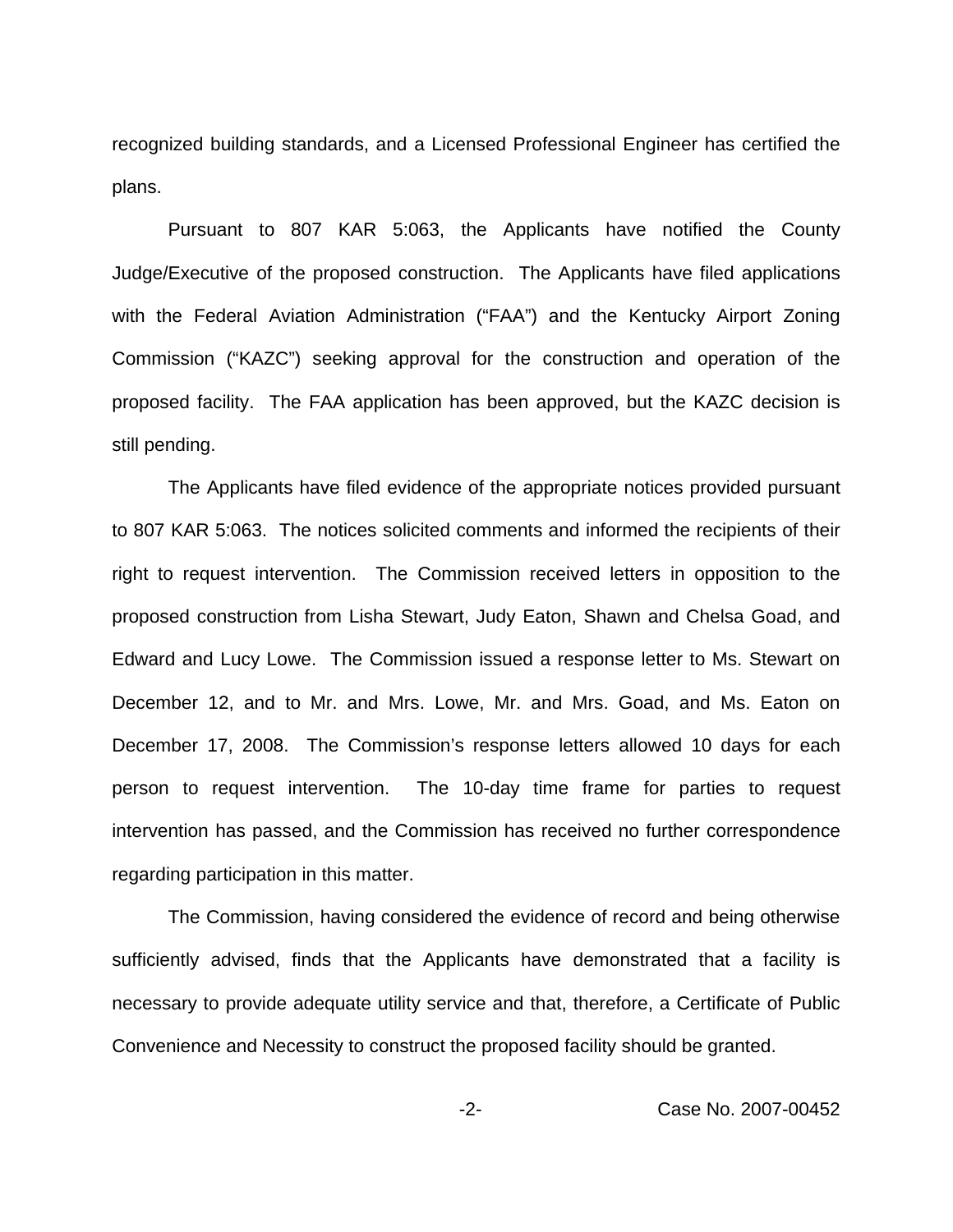Pursuant to KRS 278.280, the Commission is required to determine proper practices to be observed when it finds, upon complaint or on its own motion, that the facilities of any utility subject to its jurisdiction are unreasonable, unsafe, improper, or insufficient. To assist the Commission in its efforts to comply with this mandate, the Applicants should notify the Commission if they do not use this antenna tower to provide service in the manner set out in their application and this Order. Upon receipt of such notice, the Commission may, on its own motion, institute proceedings to consider the proper practices, including removal of the unused antenna tower, which should be observed by the Applicants.

IT IS THEREFORE ORDERED that:

1. The Applicants are granted a Certificate of Public Convenience and Necessity to construct a wireless telecommunications facility. The proposed facility consists of a guyed antenna tower not to exceed 290 feet in height, with attached antenna, and is to be located at 380 Race Track Road, Burnside, Pulaski County, Kentucky. The coordinates for the proposed facility are North Latitude  $36^{\circ}$  58' 39.77" by West Longitude  $84^\circ$  35' 24.94".

2. The Applicants shall file a copy of the final decision regarding the pending KAZC application for the proposed construction within 10 days of receiving the decision.

3. The Applicants shall immediately notify the Commission in writing, if, after the antenna tower is built and utility service is commenced, the tower is not used for a period of 3 months in the manner authorized by this Order.